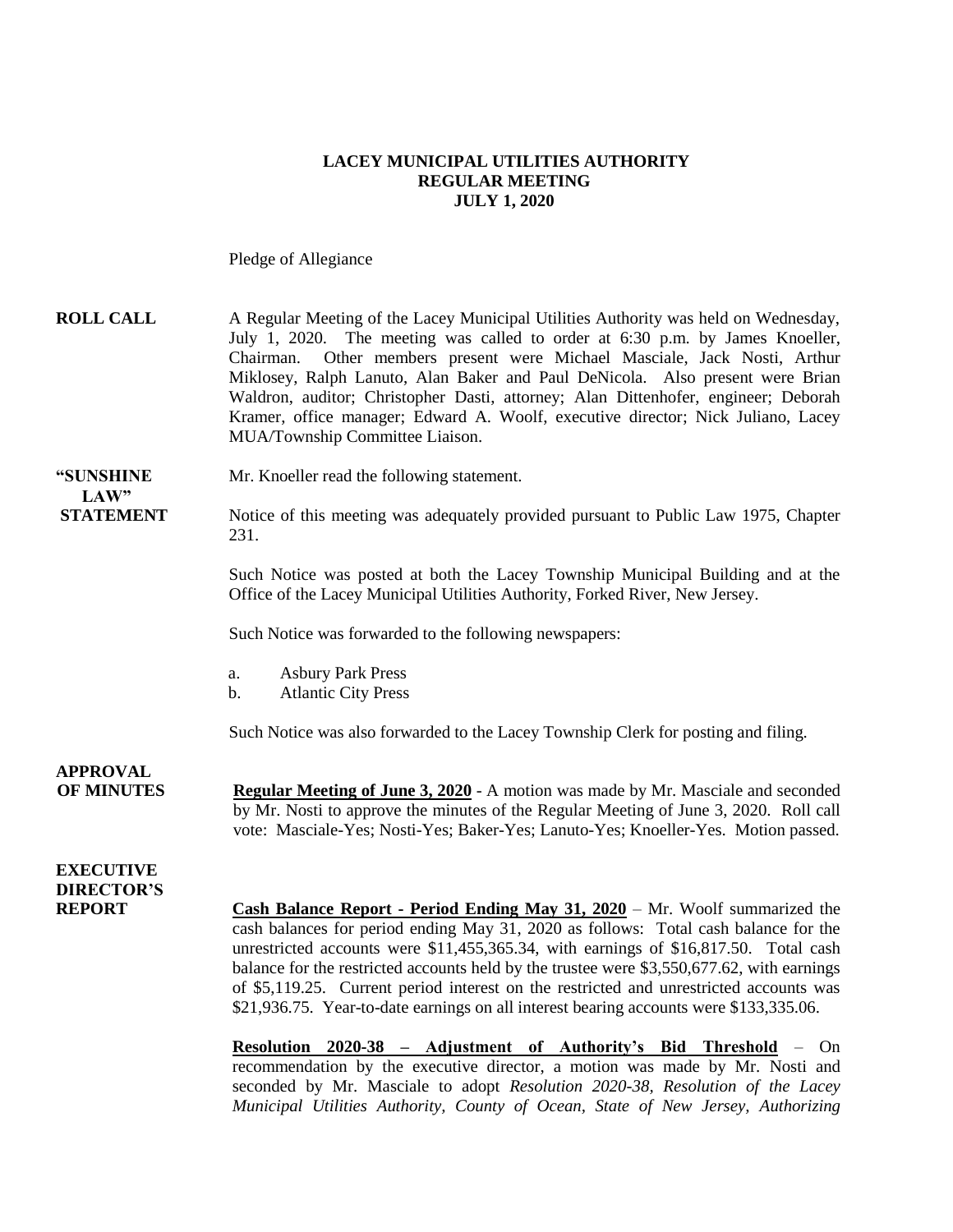*Adjustment of Bid Threshold.* Roll call vote: Nosti-Yes; Masciale-Yes; Baker-Yes; Lanuto-Yes; Knoeller-Yes. Motion passed.

#### **BUSINESS REPORT** The business report was submitted for review.

### **ENGINEER'S REPORT**

**Solar Panel Evaluation** – Mr. Dittenhofer stated a revised solar evaluation report was submitted to the Authority for review. The evaluation was to install solar panels on the roof of the newly constructed Administration Building to remove financing cost from the Return on Investment since the LMUA may procure the project out of current funds. His office used a spreadsheet to analyze the return on investment for the installation of solar panels. Based on this spreadsheet, the project return on investment would pay back the Authority in 10 years. The anticipated Project Capital Cost is \$63,000.00 without soft costs with Project Interest Rate of 0.00%. At the end of the 20 year life cycle there is a positive cash balance of \$50,860.42. Mr. Knoeller asked Mr. Dittenhofer to research how many solar panels can be put on the Administration building.

Mr. Baker recommended using micro inverters instead of bringing the DC unit down from the roof.

**<u>Sanitary Sewer Rehabilitation</u>** – Mr. Dittenhofer recommended payment #3 in the amount of \$70,099.89 be approved. The lining process has commenced and is being performed at night. Approximately 800 LF of pipe has been lined.

**Repainting of Tank No.**  $1 - Mr$ **. Dittenhofer stated contracts were sent to the attorney** for review. A preconstruction meeting will be scheduled, and construction shall commence in Fall of 2020.

**Column Investigation Well #7** – Mr. Dittenhofer stated A.C. Schultes has completed the column removal and pump removal. They are preparing for water quality testing and additional pump testing.

**Route 9 Watermain Extension** - Mr. Dittenhofer stated notice to bidders was issued, and the bid opening is scheduled for July 14, 2020.

## **ATTORNEY'S**

**REPORT Repainting of Tank #1 Re-Bid** – Mr. Dasti stated his office reviewed and approved the contract documents.

> **LMUA Route 9 Water Main Extension** – Mr. Dasti stated his office reviewed and approved the bid specifications.

> **LMUA-LBOE Lease Agreements** – Mr. Dasti stated his office reviewed the Lease Agreement and Addendums between the Authority and the Lacey Board of Education with regard to the garage building. He received correspondence from the Board of Education's attorney requesting the Authority pay for the installation and repair of the HVAC equipment. As a result, the Board of Education, at its own cost, will replace and/or repair the faulty HVAC equipment. The Board of Education reserved all rights to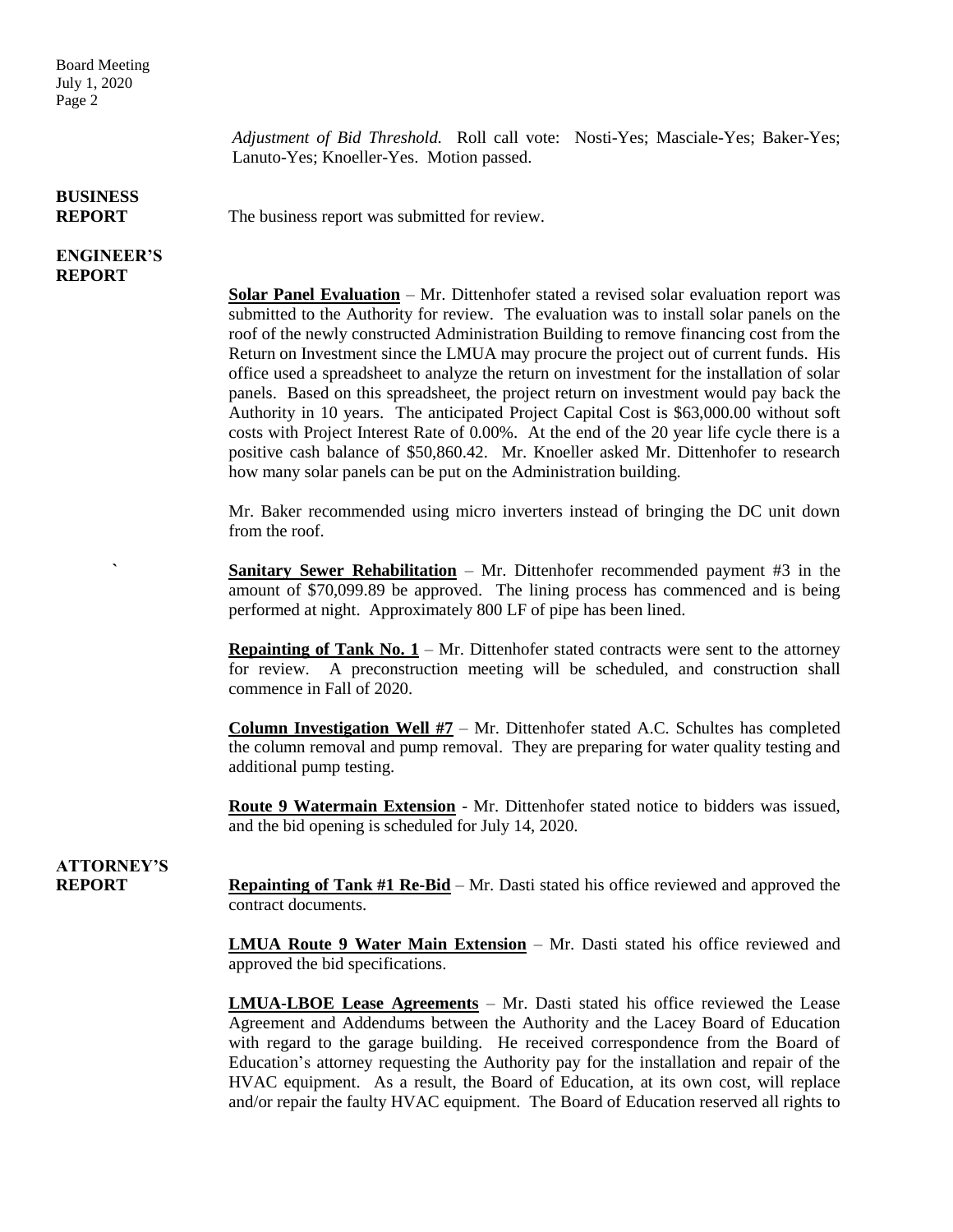come back to the Authority and ask for reimbursement. He indicated to the Board of Education that this matter can be amicably resolved with a joint meeting between members of the Board of Education and the Authority.

**Shutoff Notices and Municipal Liens for Failure to Pay for Authority's Services** – Mr. Dasti stated is office issued a Legal Opinion advising there is nothing in the COVID-19 Executive Orders or restrictions that will prohibit the Authority from issuing shutoff notices or asserting liens against properties for failure to pay for the Authority's water and sewer services as it otherwise would under any other circumstance.

Mr. DeNicola recommended sending a notification to delinquent customers informing them there would be a lien put on their account if they do not pay their utility bill.

**Amendments to the Bid Thresholds** – Mr. Dasti stated the Division of Local Government Services issued notices increasing the bid threshold for public entities that have a Qualified Purchasing Agent. As a result, the maximum bid threshold was increased to \$44,000.00 for bids and \$6,600 for quotations.

# **AUDITOR'S**

**REPORT Accountant's Status Report – Month Ended May 31, 2020** – Mr. Waldron reported water and sewer revenues had a favorable variance for the month and year to date. Sewer and water expenses had a favorable variance for the month and year to date. Sewer and water user charges had an unfavorable variance for the month and year to date.

> **Audit –** Mr. Waldron stated his office is preparing the final audit report to be accepted by the Board at the August board meeting.

### **CORRESPONDENCE**

|                         | Mark Nascimento/Patricia Pack, Taylor Lane – Requesting relief of utility bill due to    |
|-------------------------|------------------------------------------------------------------------------------------|
|                         | broken pipe in basement. Since the water from the leak did not go into the sewer system, |
|                         | a motion was made by Mr. Nosti and seconded by Mr. Lanuto to grant an adjustment in      |
|                         | the amount of $$1,923,54$ (269,000 gallons) as well as a payment plan. Roll call vote:   |
|                         | Nosti-Yes; Lanuto-Yes; Miklosey-Yes; Masciale-Yes; Knoeller-Yes. Motion passed.          |
| <b>OLD</b>              |                                                                                          |
| <b>BUSINESS</b>         | There was no old business to discuss.                                                    |
| <b>NEW</b>              |                                                                                          |
| <b>BUSINESS</b>         | There was no new business to discuss.                                                    |
| <b>PUBLIC BUSINESS/</b> |                                                                                          |
| <b>COMMENT</b>          | Regina Discenza, Sunset Blvd. - Mrs. Discenza asked how many customers have not          |
|                         | paid their utility bills. Mr. Woolf stated approximately 20% of customers have not paid  |
|                         | their utility bills.                                                                     |
| <b>PAYMENT OF</b>       |                                                                                          |
| <b>VOUCHERS</b>         | <b>WHEREAS</b> , the members of the Lacey Municipal Utilities Authority carefully        |
|                         | examined all vouchers presented for payment of claims;                                   |